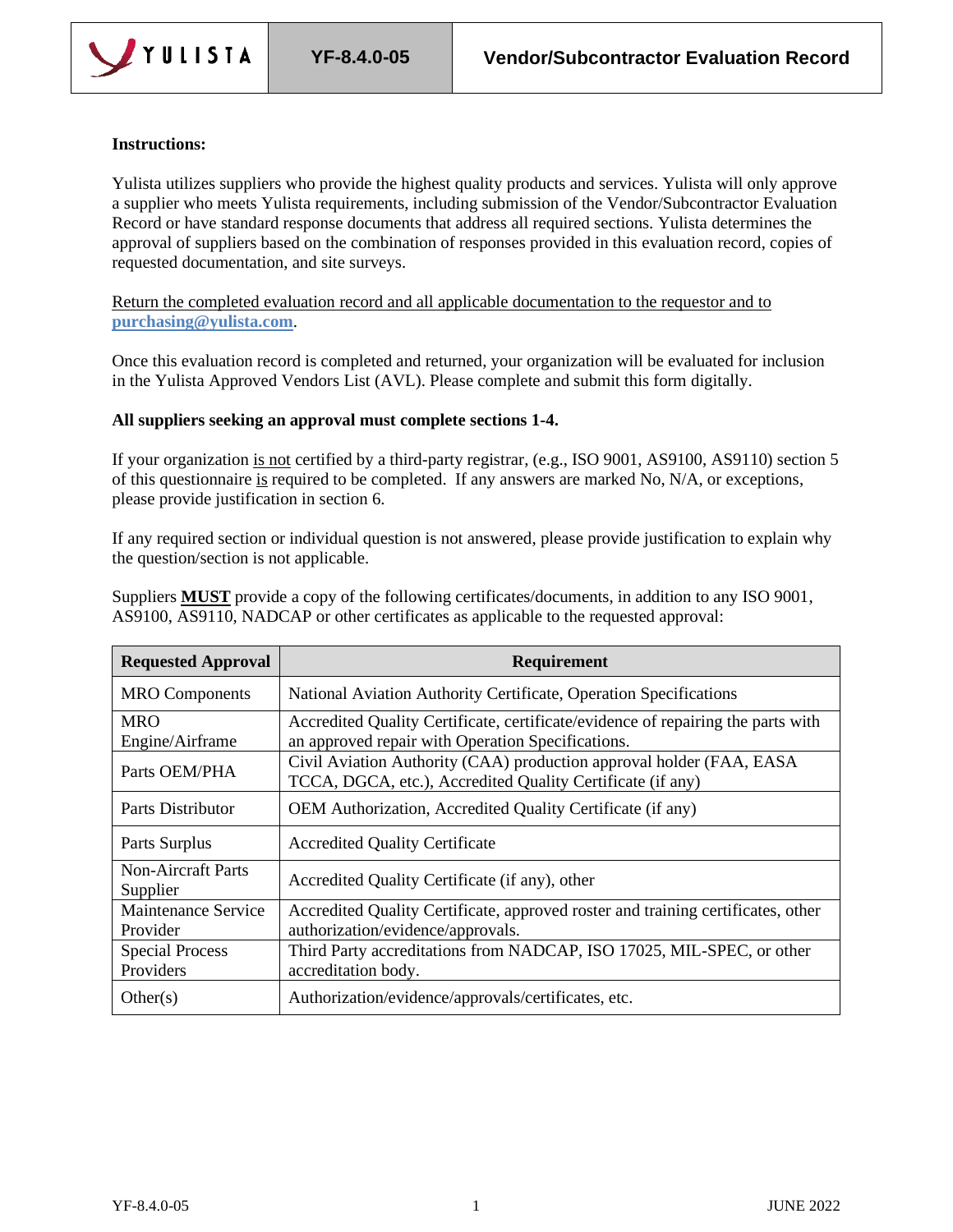

| <b>Section 1. General Information (Required)</b> |                                                                                                                                                                                                                 |                                          |                          |           |             |                                 |          |                                             |
|--------------------------------------------------|-----------------------------------------------------------------------------------------------------------------------------------------------------------------------------------------------------------------|------------------------------------------|--------------------------|-----------|-------------|---------------------------------|----------|---------------------------------------------|
| А.                                               | Company Name:                                                                                                                                                                                                   |                                          |                          |           | $C_{\cdot}$ | CAGE Code:                      | D. Date: |                                             |
| В.                                               |                                                                                                                                                                                                                 |                                          |                          |           |             |                                 |          |                                             |
|                                                  |                                                                                                                                                                                                                 |                                          |                          |           |             |                                 |          |                                             |
|                                                  | E. Parent Company (if applicable):                                                                                                                                                                              |                                          |                          |           |             |                                 |          |                                             |
| F.                                               | Address:                                                                                                                                                                                                        |                                          |                          |           | G. City:    |                                 |          | H. State/Providence:                        |
|                                                  |                                                                                                                                                                                                                 |                                          |                          |           |             |                                 |          |                                             |
| I.                                               | Postal Code/Zip:                                                                                                                                                                                                |                                          |                          | J.        | Country:    |                                 |          |                                             |
|                                                  | K. Telephone:                                                                                                                                                                                                   |                                          |                          |           | L. Email:   |                                 |          |                                             |
|                                                  | M. Total Number of                                                                                                                                                                                              | N. Total Number of Employees in Quality: |                          |           |             | O. Total Number of Employees in |          |                                             |
|                                                  | Employees:                                                                                                                                                                                                      |                                          |                          |           |             | Operations:                     |          |                                             |
|                                                  |                                                                                                                                                                                                                 |                                          |                          |           |             |                                 |          |                                             |
| <b>P.</b>                                        | Total Number of Employees in                                                                                                                                                                                    |                                          | Years in Business:<br>O. |           |             | R. Company Website:             |          |                                             |
|                                                  | Administration/Management:                                                                                                                                                                                      |                                          |                          |           |             |                                 |          |                                             |
|                                                  |                                                                                                                                                                                                                 |                                          |                          |           |             |                                 |          |                                             |
|                                                  | Additional Facilities to include in this questionnaire that will provide processing, service, or support<br>activities NOTE: If you are ISO/AS9100/AS9110 certified and these facilities are not listed on your |                                          |                          |           |             |                                 |          |                                             |
|                                                  | <b>Certificate of Registration, complete Section 5.</b>                                                                                                                                                         |                                          |                          |           |             |                                 |          |                                             |
|                                                  | S. Address:                                                                                                                                                                                                     |                                          |                          |           |             | Listed on ISO/AS Cert           |          | Facility in the USA                         |
|                                                  |                                                                                                                                                                                                                 |                                          |                          |           |             | $\Box$ Yes $\Box$ No            |          | $\Box$ Yes $\Box$ No                        |
|                                                  | <b>Facility Function:</b>                                                                                                                                                                                       |                                          |                          |           |             |                                 |          |                                             |
| Т.                                               | Address:                                                                                                                                                                                                        |                                          |                          |           |             | Listed on ISO/AS Cert           |          | Facility in the USA                         |
|                                                  |                                                                                                                                                                                                                 |                                          |                          |           |             | $\Box$ Yes $\Box$ No            |          | $\Box$ Yes $\Box$ No                        |
|                                                  |                                                                                                                                                                                                                 |                                          |                          |           |             |                                 |          |                                             |
|                                                  | <b>Facility Function:</b>                                                                                                                                                                                       |                                          |                          |           |             |                                 |          |                                             |
|                                                  | U. Address:                                                                                                                                                                                                     |                                          |                          |           |             |                                 |          | Listed on ISO/AS Cert   Facility in the USA |
|                                                  |                                                                                                                                                                                                                 |                                          |                          |           |             | Yes $\Box$ No                   |          | $\blacksquare$<br>Yes $\Box$ No             |
|                                                  | <b>Facility Function:</b>                                                                                                                                                                                       |                                          |                          |           |             |                                 |          |                                             |
|                                                  | <b>Section 2. Contact Information (Required)</b>                                                                                                                                                                |                                          |                          |           |             |                                 |          |                                             |
| A.                                               | <b>Quality Contact Information</b>                                                                                                                                                                              |                                          |                          |           |             |                                 |          |                                             |
| a.                                               | Name:                                                                                                                                                                                                           |                                          | b.                       |           | Job Title:  |                                 |          |                                             |
| c.                                               | Phone Number:                                                                                                                                                                                                   |                                          |                          | d. Email: |             |                                 |          |                                             |
| <b>B.</b>                                        | Company Representative Certifying This Questionnaire (Authorization by typing is acting as an official for the company)                                                                                         |                                          |                          |           |             |                                 |          |                                             |
| a.                                               | Name:                                                                                                                                                                                                           |                                          | b.                       |           | Job Title:  |                                 |          |                                             |
| Phone Number:<br>c.<br>Email:<br>d.              |                                                                                                                                                                                                                 |                                          |                          |           |             |                                 |          |                                             |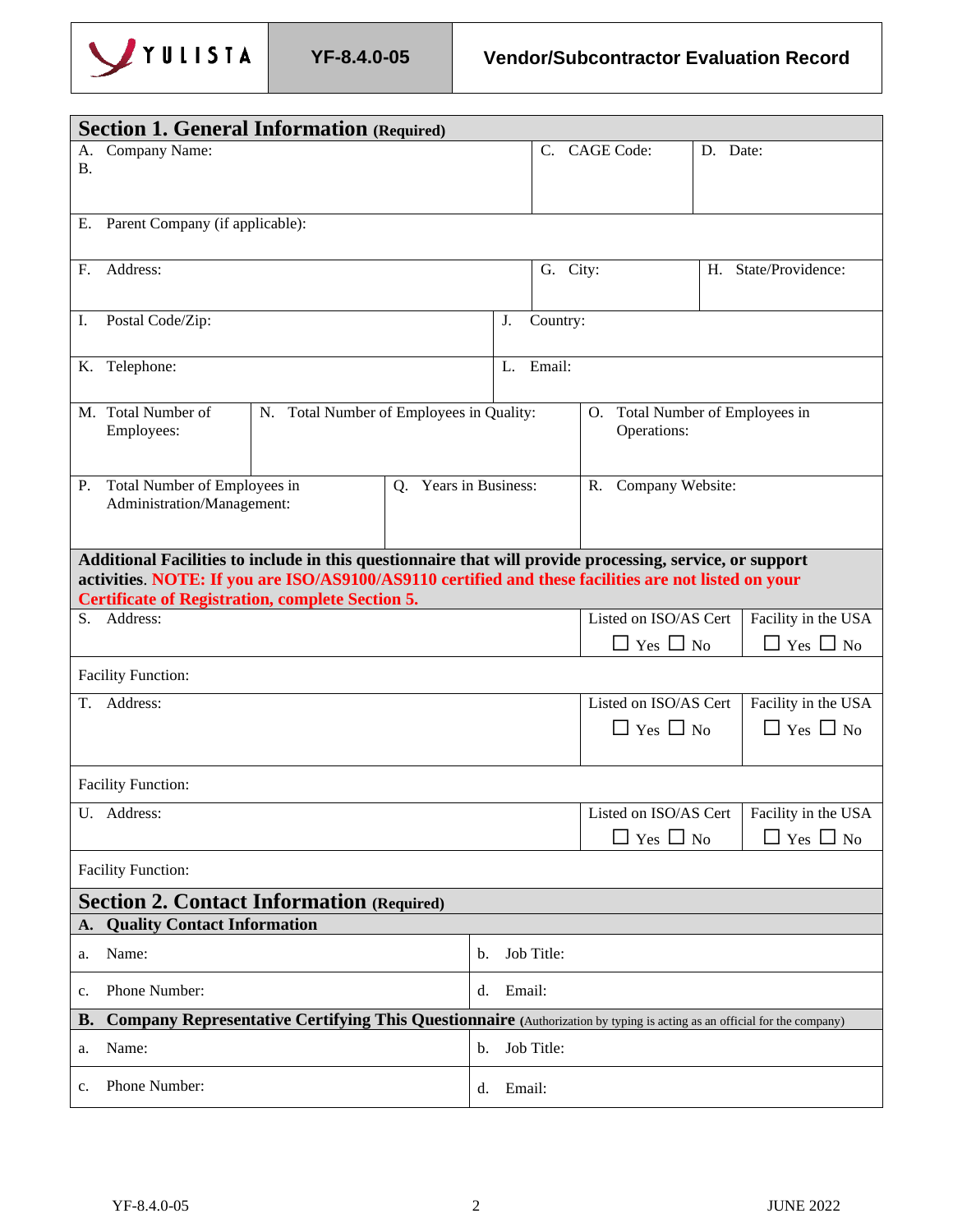

|                              |                                   | Section 3. Certification Information (e.g., ISO/AS, FAA, Civil Aviation Authority, Authorized Repair<br>Station, NADCAP, etc. send copies with the completed questionnaire) (Required)                                           |               |                |                                                         |
|------------------------------|-----------------------------------|----------------------------------------------------------------------------------------------------------------------------------------------------------------------------------------------------------------------------------|---------------|----------------|---------------------------------------------------------|
| A. Certificate or<br>Program |                                   | <b>B.</b> Certificate Number                                                                                                                                                                                                     | C. Issue Date | D. Expiry Date | Capability List or<br>Ε.<br>Operation<br>Specifications |
| 1.                           |                                   |                                                                                                                                                                                                                                  |               |                | $\Box$ Yes $\Box$ No                                    |
| 2.                           |                                   |                                                                                                                                                                                                                                  |               |                | $\Box$ Yes $\Box$ No                                    |
| 3.                           |                                   |                                                                                                                                                                                                                                  |               |                | $\Box$ Yes $\Box$ No                                    |
| 4.                           |                                   |                                                                                                                                                                                                                                  |               |                | $\Box$ Yes<br>$\Box$ No                                 |
| 5.                           |                                   |                                                                                                                                                                                                                                  |               |                | $\Box$ Yes $\Box$ No                                    |
| 6.                           |                                   |                                                                                                                                                                                                                                  |               |                | $\Box$ No<br>$\Box$ Yes                                 |
| 7.                           |                                   |                                                                                                                                                                                                                                  |               |                | $\Box$ Yes<br>$\Box$ No                                 |
| 8.                           |                                   |                                                                                                                                                                                                                                  |               |                | $\Box$ Yes $\Box$ No                                    |
|                              |                                   | <b>Section 4a. Products and Services Provided (Required)</b><br>If any answers are marked No, N/A, or exceptions please provide justification in section 6.<br>Please indicate all deliverable or services that can be provided. |               |                |                                                         |
|                              |                                   | <b>Aircraft &amp; Aircraft Service Providers</b>                                                                                                                                                                                 |               |                |                                                         |
| $\Box$                       |                                   | Aircraft MRO - Repair Station, Components/APU - Please Send Copies of FAA/EASA approvals                                                                                                                                         |               |                |                                                         |
| $\Box$                       |                                   | Aircraft MRO - Repair Station, Engine - Please Send Copies of FAA/EASA approvals                                                                                                                                                 |               |                |                                                         |
| □                            |                                   | Aircraft MRO - Repair Station, Airframe - Please Send Copies of FAA/EASA approvals                                                                                                                                               |               |                |                                                         |
| □                            |                                   | FAA Services (DER, DAR, ODA, etc.) - Please Send Copies of FAA/EASA approvals                                                                                                                                                    |               |                |                                                         |
| $\overline{\phantom{a}}$     |                                   | Parts Manufacturer Approval (PMA) Holder - Please Send Copies of PMA Letters                                                                                                                                                     |               |                |                                                         |
| П                            |                                   | Aircraft Pilot Services – Please provide list of approved airframes                                                                                                                                                              |               |                |                                                         |
|                              |                                   | Other Aircraft Services (please specify):<br><b>Technical, Test, or Engineering Services</b>                                                                                                                                     |               |                |                                                         |
| □                            |                                   | <b>Business Development Service Provider</b>                                                                                                                                                                                     |               |                |                                                         |
| □                            |                                   |                                                                                                                                                                                                                                  |               |                |                                                         |
| $\Box$                       | <b>Engineering Services</b>       | <b>Information Technology Engineering Services</b>                                                                                                                                                                               |               |                |                                                         |
| $\Box$                       | <b>Quality Assurance Services</b> |                                                                                                                                                                                                                                  |               |                |                                                         |
| $\Box$                       |                                   | Software and Programming Services                                                                                                                                                                                                |               |                |                                                         |
| П                            |                                   | Testing Services (please specify):                                                                                                                                                                                               |               |                |                                                         |
|                              |                                   |                                                                                                                                                                                                                                  |               |                |                                                         |
| <b>Kitting Services</b>      |                                   |                                                                                                                                                                                                                                  |               |                |                                                         |
| $\Box$                       |                                   | Electronic Components - Material traceability to OEM or Authorized Distribution                                                                                                                                                  |               | $\Box$ Yes     | $\Box$ No                                               |
| П                            |                                   | Fasteners and Hardware - Material traceability to OEM or Authorized Distribution                                                                                                                                                 |               |                | $\Box$ Yes $\Box$ No                                    |
|                              |                                   | Electronic Assemblies – Printed Wire Boards, Circuit Card Assemblies, Cable and Wire Harness                                                                                                                                     |               |                |                                                         |
| □                            |                                   | Commercial off the Shelf (COTS) - Electronics Assemblies                                                                                                                                                                         |               |                |                                                         |
|                              |                                   | Design and Development Controls in place along with Customer Notification of Change? Yes $\square$ No $\square$                                                                                                                  |               |                |                                                         |
|                              |                                   | Can provide modified COTS items to Customer requirements? Yes $\square$ No $\square$                                                                                                                                             |               |                |                                                         |
| $\Box$                       |                                   | Commercial off the Shelf (COTS) - Cable and Harnesses<br>Design and Development Controls in place along with Customer Notification of Change? Yes $\square$ No $\square$                                                         |               |                |                                                         |
|                              |                                   | Can provide modified COTS items to Customer requirements? Yes $\square$ No $\square$                                                                                                                                             |               |                |                                                         |
|                              |                                   |                                                                                                                                                                                                                                  |               |                |                                                         |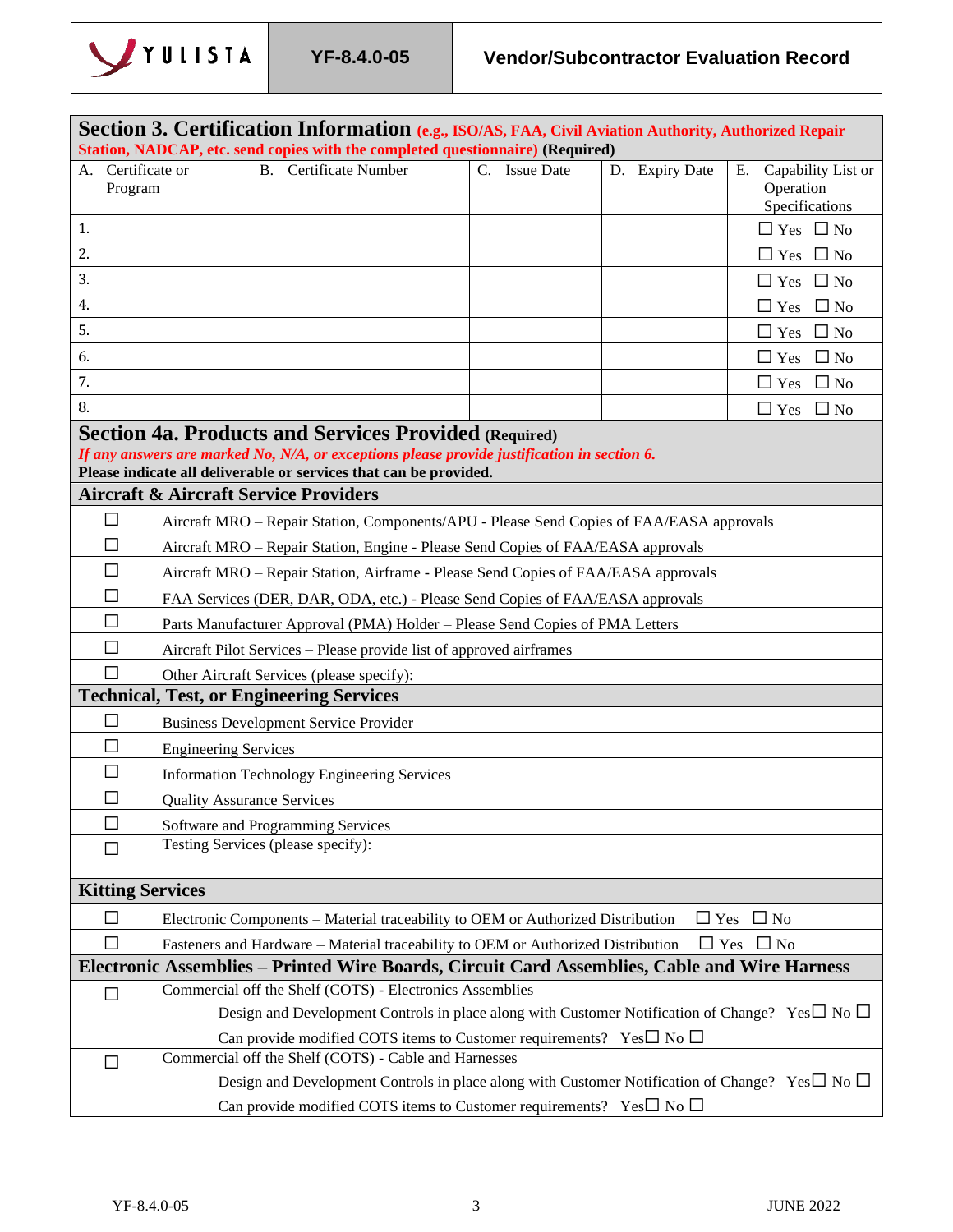

| $\Box$                        |                                                                                                                 |                                                   |                                                                                  |                             | Design and Manufacture Electronic Assemblies to Customer provided specification                                     |                    |                    |                       |
|-------------------------------|-----------------------------------------------------------------------------------------------------------------|---------------------------------------------------|----------------------------------------------------------------------------------|-----------------------------|---------------------------------------------------------------------------------------------------------------------|--------------------|--------------------|-----------------------|
|                               | Design and Development Controls in place along with Customer Notification of Change? Yes $\square$ No $\square$ |                                                   |                                                                                  |                             |                                                                                                                     |                    |                    |                       |
|                               |                                                                                                                 |                                                   | Can provide OEM Traceability on materials?                                       |                             | Yes $\square$ No $\square$                                                                                          |                    |                    |                       |
| $\Box$                        |                                                                                                                 |                                                   |                                                                                  |                             | Design and Manufacture Cable and Harnesses to Customer provided specification                                       |                    |                    |                       |
|                               |                                                                                                                 |                                                   |                                                                                  |                             | Design and Development Controls in place along with Customer Notification of Change? Yes $\square$ No $\square$     |                    |                    |                       |
|                               |                                                                                                                 |                                                   | Can provide OEM Traceability on materials?                                       |                             | Yes $\Box$ No $\Box$                                                                                                |                    |                    |                       |
| □                             |                                                                                                                 |                                                   | Cable and Harnesses Manufacture to Customer Design                               |                             |                                                                                                                     |                    |                    |                       |
|                               |                                                                                                                 |                                                   | Can provide OEM Traceability on materials?                                       |                             | $Yes \Box No \Box$                                                                                                  |                    |                    |                       |
| $\Box$                        |                                                                                                                 |                                                   | Circuit Card Assembly (CCA) and Box Builds to Customer Design                    |                             |                                                                                                                     |                    |                    |                       |
|                               |                                                                                                                 |                                                   | Can provide OEM Traceability on materials?                                       |                             | $Yes \Box No \Box$                                                                                                  |                    |                    |                       |
|                               |                                                                                                                 |                                                   | LOT/Date Code or Serialization traceability?                                     |                             | $Yes \Box No \Box$                                                                                                  |                    |                    |                       |
| $\Box$                        |                                                                                                                 |                                                   |                                                                                  |                             | Printed Wire Boards (PWB), Printed Wiring Assemblies, Circuit Card Assemblies (CCA)                                 |                    |                    |                       |
|                               |                                                                                                                 |                                                   | Can provide Traceability on materials?                                           |                             | $Yes \Box No \Box$                                                                                                  |                    |                    |                       |
|                               |                                                                                                                 |                                                   | Workmanship Standards for PWB, Cable, Harnesses, and Electronic Assembly         |                             |                                                                                                                     |                    |                    |                       |
|                               |                                                                                                                 |                                                   | <b>Standard</b>                                                                  |                             |                                                                                                                     | Class 1            | Class <sub>2</sub> | Class 3               |
|                               |                                                                                                                 |                                                   | J-STD-001, Requirements for Soldered Electrical and Electronic Assemblies        |                             |                                                                                                                     | $\Box$             | $\Box$             | $\Box$                |
|                               |                                                                                                                 | IPC-A-600, Acceptability of Printed Boards        |                                                                                  |                             |                                                                                                                     | $\Box$             | $\Box$             | $\Box$                |
|                               |                                                                                                                 | IPC-A-610, Acceptability of Electronic Assemblies |                                                                                  |                             |                                                                                                                     | $\Box$             | $\Box$             | $\Box$                |
|                               |                                                                                                                 |                                                   | IPC/WHMA-A-620 Requirements and Acceptance for Cable and Wire Harness Assemblies |                             |                                                                                                                     | $\Box$             | $\Box$             | $\Box$                |
|                               |                                                                                                                 |                                                   |                                                                                  |                             | SAE AS50881 Wiring Aerospace Vehicles – Design and Manufacturing capability to meet standards? Yes $\Box$ No $\Box$ |                    |                    |                       |
|                               |                                                                                                                 |                                                   | Original Component/Hardware/Material Provider or Manufacturer                    |                             |                                                                                                                     |                    |                    |                       |
| $\Box$                        | EEE - Parts                                                                                                     |                                                   |                                                                                  |                             |                                                                                                                     |                    |                    |                       |
| $\Box$                        |                                                                                                                 |                                                   | Mechanical Hardware – Raw Material Traceability? Yes $\square$ No $\square$      |                             |                                                                                                                     |                    |                    |                       |
| П                             |                                                                                                                 |                                                   | Raw Material - Material Traceability? Yes $\square$ No $\square$                 |                             |                                                                                                                     |                    |                    |                       |
|                               | <b>Distribution Services</b>                                                                                    |                                                   |                                                                                  |                             |                                                                                                                     |                    |                    |                       |
| $\Box$                        |                                                                                                                 |                                                   |                                                                                  |                             | EEE Parts- Authorized/Franchised Distributors - Please send a List of OEMs that you are Authorized for.             |                    |                    |                       |
| $\Box$                        |                                                                                                                 |                                                   |                                                                                  |                             | Hardware – Authorized/Franchised Distributors – Please send a List of OEMs that you are Authorized for.             |                    |                    |                       |
|                               |                                                                                                                 |                                                   |                                                                                  |                             | Are you partnered with repair station for components/APU repair management Yes $\square$ No $\square$               |                    |                    |                       |
| $\Box$                        |                                                                                                                 |                                                   |                                                                                  |                             | Mechanical Hardware - Authorized or Franchised Distributors - Raw Material Traceability? Yes□ No □                  |                    |                    |                       |
| $\Box$                        |                                                                                                                 |                                                   | EEE Parts - Broker/General - Can provide OEM Traceability?                       |                             | $Yes \Box No \Box$                                                                                                  |                    |                    |                       |
| П                             |                                                                                                                 |                                                   | Hardware - Broker/General - Can provide OEM Traceability?                        |                             | $Yes \Box No \Box$                                                                                                  |                    |                    |                       |
| $\Box$                        |                                                                                                                 |                                                   | Materials other than EEE Parts, Raw Materials, and Mechanical Hardware           |                             |                                                                                                                     |                    |                    |                       |
|                               |                                                                                                                 | <b>Metal and Machining/Fabrication</b>            |                                                                                  |                             |                                                                                                                     |                    |                    |                       |
| $\Box$                        |                                                                                                                 |                                                   | Raw Materials - Distribution - Can provide Raw Material Traceability?            |                             |                                                                                                                     | $Yes \Box No \Box$ |                    |                       |
| $\Box$                        |                                                                                                                 | Machining/Fabrication Capabilities                |                                                                                  |                             |                                                                                                                     |                    |                    |                       |
| <b>Primary Processes:</b>     |                                                                                                                 | $\Box$ Milling                                    | Lathe/Turning                                                                    | $\Box$ Drilling             | $\Box$ Grinding                                                                                                     | $\Box$ Boring      |                    | $\Box$ Forging        |
| $\Box$ Water Jet Cutting      |                                                                                                                 | $\Box$ Sheet<br>Metal                             | $\Box$ Swiss<br>Turning                                                          | $\Box$ CNC<br><b>Screws</b> | $\Box$ Tube<br>Bending                                                                                              | $\Box$ Wire EDM    |                    | $\Box$ Punch<br>Press |
| $\Box$ Riveting               |                                                                                                                 | $\Box$ Shaft(s)                                   | $\Box$ Beveling                                                                  | $\Box$ Honing               | $\Box$ Gears                                                                                                        | $\Box$ Splining    |                    | $\Box$ Bushings       |
| $\square$ 3-Axis (what size): |                                                                                                                 |                                                   | $\square$ 5-Axis (what size):                                                    |                             | $\Box$ Other (please specify):                                                                                      |                    |                    |                       |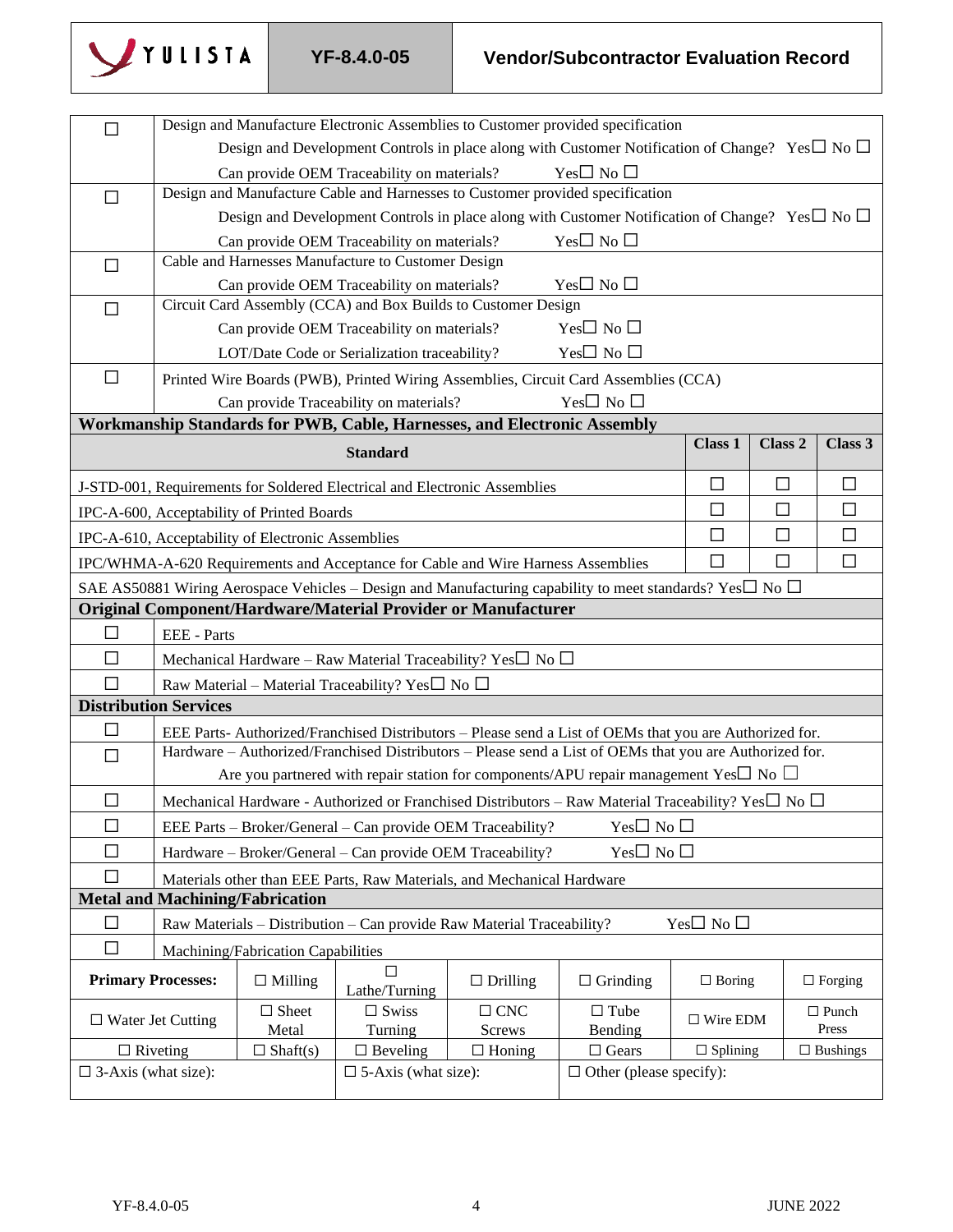

п

| <b>Calibration Service Providers</b>                                                                                                                             |                                                                                                                               |                |              |  |  |  |
|------------------------------------------------------------------------------------------------------------------------------------------------------------------|-------------------------------------------------------------------------------------------------------------------------------|----------------|--------------|--|--|--|
|                                                                                                                                                                  | Calibration Services – ANSI Z540.3: Yes $\Box$ No $\Box$ ISO 17025: Yes $\Box$ No $\Box$ NIST Traceable: Yes $\Box$ No $\Box$ |                |              |  |  |  |
| What Documented process and software tools are used to track equipment or tools:                                                                                 |                                                                                                                               |                |              |  |  |  |
| <b>Other Products or Services</b>                                                                                                                                |                                                                                                                               |                |              |  |  |  |
| Other (please specify):<br>П                                                                                                                                     |                                                                                                                               |                |              |  |  |  |
| <b>Section 4b. Aircraft PMA or Contract Maintenance (Required)</b>                                                                                               | Yes                                                                                                                           | N <sub>0</sub> | N/A          |  |  |  |
| Will you allow Yulista to be directly in charge of the work performed if required by contractual<br>1.<br>flow down or requirement?                              | П                                                                                                                             | □              |              |  |  |  |
| Will you comply with the requirement to contact Yulista to coordinate any issues/concerns and<br>2.<br>supervise the work performed?                             | □                                                                                                                             | $\Box$         |              |  |  |  |
| Does your company have Safety Procedures?<br>3.                                                                                                                  | □                                                                                                                             | $\Box$         | П            |  |  |  |
| Does your facility have a Fire Suppression System?<br>4.                                                                                                         | П                                                                                                                             | П              | П            |  |  |  |
| Do you have an up-to-date repair station QA/QC manual that covers all the requirements of FAA<br>5.<br>145/EASA145 or equivalent?                                | $\Box$                                                                                                                        | □              | $\Box$       |  |  |  |
| Do you have a procedure for reporting defects or un-airworthy conditions to customer and<br>6.<br>FAA/EASA/CAA?                                                  | □                                                                                                                             | □              | □            |  |  |  |
| Does your company have DCMA Approved 8210.1 / AR 95-20 Flight and Ground Operations<br>7.<br>Procedures?                                                         | $\Box$                                                                                                                        | $\Box$         | □            |  |  |  |
| Is your organization approved by your national aviation authority?<br>8.                                                                                         | $\Box$                                                                                                                        | $\Box$         | $\Box$       |  |  |  |
| Does your company only perform work for which they are authorized by the Civil Aviation<br>9.<br>Authority (CAA)?                                                | □                                                                                                                             | $\Box$         | $\Box$       |  |  |  |
| 10. Do supervisors have Airman Certificates?<br>$\Box$<br>$\Box$<br>П                                                                                            |                                                                                                                               |                |              |  |  |  |
| 11. Do you maintain a list of subcontractor maintenance actions and approved vendors for those<br>functions?                                                     | $\Box$                                                                                                                        | $\Box$         | $\Box$       |  |  |  |
| 12. Do you ensure that sub-contractor quality meets customer satisfaction and legal requirements?                                                                | $\Box$                                                                                                                        | П              | $\Box$       |  |  |  |
| 13. Do you maintain certification on subcontracted work?                                                                                                         | $\mathsf{L}$                                                                                                                  | ΙI             | П            |  |  |  |
| 14. Are parts traced to the source of procurement, and to the source of production or to an FAA/EASA<br>Certificate holder when applicable to contract?          | $\Box$                                                                                                                        | □              | □            |  |  |  |
| 15. Is an export Certificate of Airworthiness obtained for all foreign manufactured parts?                                                                       | $\Box$                                                                                                                        | П              | П            |  |  |  |
| 16. Can you provide, upon request, information pertaining to the production approval status of each part<br>in accordance with applicable FAA/EASA requirements? | $\Box$                                                                                                                        | $\Box$         | $\Box$       |  |  |  |
| 17. Are airworthiness certifications attached to products and verified prior to packing and shipping, as<br>required?                                            | $\Box$                                                                                                                        | $\Box$         | $\Box$       |  |  |  |
| 18. Is an export Certificate of Airworthiness obtained for all foreign manufactured parts?                                                                       | $\Box$                                                                                                                        | $\Box$         | П            |  |  |  |
| 19. Is there a work turn-over procedure used?                                                                                                                    | ப                                                                                                                             | $\Box$         | $\mathsf{L}$ |  |  |  |
| 20. Does your return-to-service document meet customer and FAA/EASA requirements?                                                                                | $\Box$                                                                                                                        | ΙI             | H            |  |  |  |
| 21. Do you provide an airworthiness approval tag with your parts (e.g., 8130-3, Form 1)?<br>$\Box$<br>$\mathsf{L}$<br>⊔                                          |                                                                                                                               |                |              |  |  |  |
| 22. Do you provide export approvals for your parts?                                                                                                              | □                                                                                                                             | □              | П            |  |  |  |
| 23. Are your parts traceable to FAA or your CAA-approved design data?                                                                                            | $\Box$                                                                                                                        | ΙI             | ΙI           |  |  |  |
| 24. Are design changes approved by the FAA or your CAA prior to incorporation into production<br>□<br>П<br>H                                                     |                                                                                                                               |                |              |  |  |  |
| 25. Will you notify us if your organizations FAA or CAA production approval is revoked, suspended, or<br>modified?                                               | $\Box$                                                                                                                        | □              | □            |  |  |  |
| <b>Section 4c. Special Processes</b> (Required if within scope)                                                                                                  |                                                                                                                               |                |              |  |  |  |
| $\Box$<br>Special Processes are performed – At Suppliers Facility $\Box$ Outsourced to Sub-Tiers $\Box$                                                          |                                                                                                                               |                |              |  |  |  |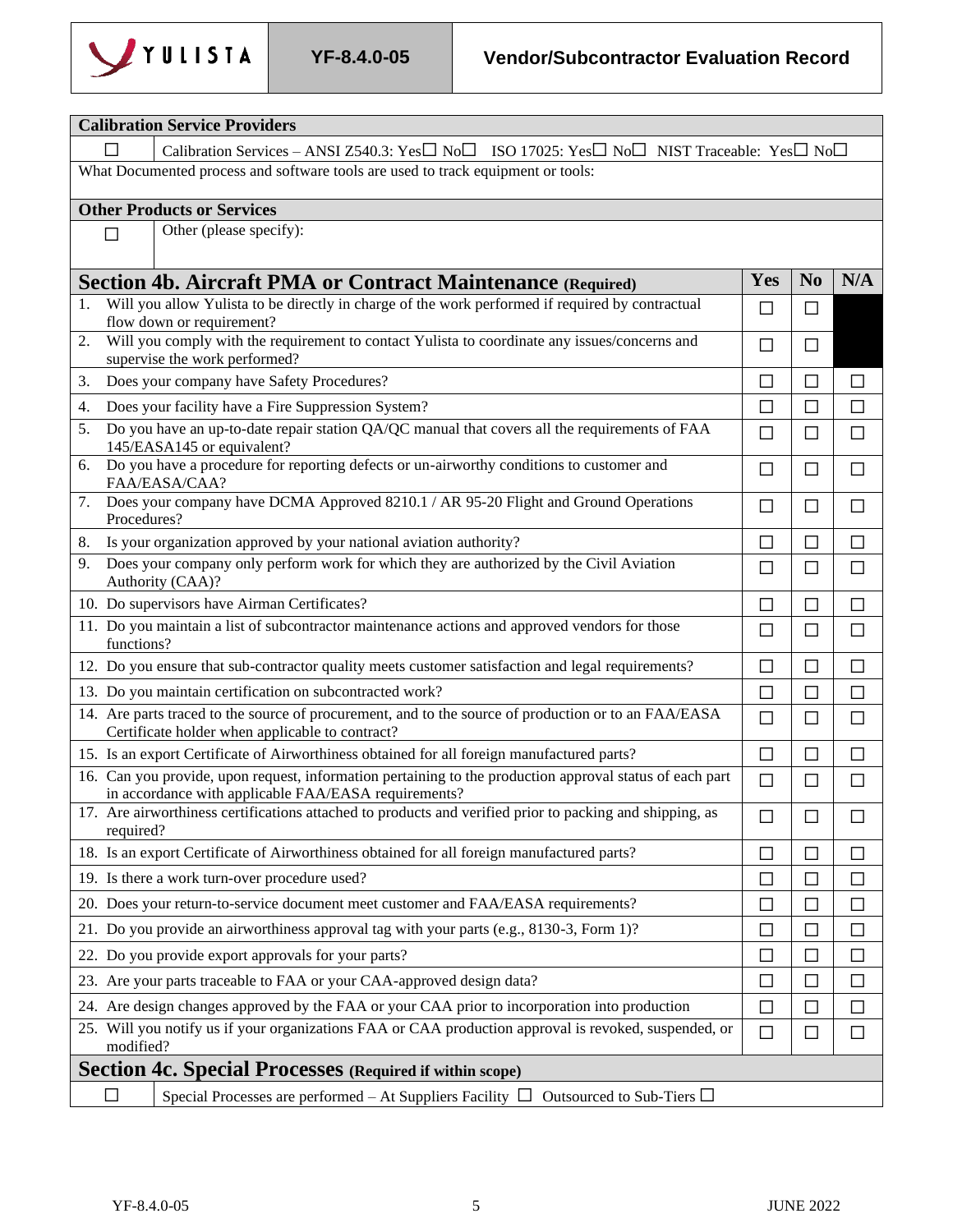

|    | Special Process Certification - NADCAP Certified: Yes $\Box$ No $\Box$ Other Cert: Yes $\Box$ No $\Box$<br>Please provided copies of certs if performed in house.                                                                     |                                            |                                                                                                                                                                                |                                                                                                                                                                                                     |                                                  |                 |                |     |  |
|----|---------------------------------------------------------------------------------------------------------------------------------------------------------------------------------------------------------------------------------------|--------------------------------------------|--------------------------------------------------------------------------------------------------------------------------------------------------------------------------------|-----------------------------------------------------------------------------------------------------------------------------------------------------------------------------------------------------|--------------------------------------------------|-----------------|----------------|-----|--|
|    | <b>Special Processes:</b><br>$\Box$ Chemical Processing<br>$\Box$ Coating                                                                                                                                                             |                                            |                                                                                                                                                                                |                                                                                                                                                                                                     | $\Box$ Conventional                              |                 |                |     |  |
|    | $\Box$ Heat Treating                                                                                                                                                                                                                  |                                            | $\Box$ Material Testing Lab                                                                                                                                                    | $\Box$ Measurement &<br>Inspection                                                                                                                                                                  | Machining<br>$\Box$ Non-Conventional<br>Marching |                 |                |     |  |
|    |                                                                                                                                                                                                                                       | $\Box$ Non-Destructive Testing             | $\Box$ Non-Metallic Material<br>Manufacturing                                                                                                                                  | $\Box$ Non-Metallic Material<br>Testing                                                                                                                                                             |                                                  | $\Box$ Painting |                |     |  |
|    |                                                                                                                                                                                                                                       | $\square$ Surface Enhancements             | $\Box$ Welding                                                                                                                                                                 | $\Box$ Other (please specify):                                                                                                                                                                      |                                                  |                 |                |     |  |
|    | $Yes \Box No \Box$                                                                                                                                                                                                                    |                                            |                                                                                                                                                                                | 1. Can evidence be provided that the process is only performed by authorized/certified personnel?                                                                                                   |                                                  |                 |                |     |  |
| 2. |                                                                                                                                                                                                                                       | standards, third party monitoring):        |                                                                                                                                                                                | How are the Special Process controlled, monitored, or verified? (e.g., trained personnel, internal controls, industry                                                                               |                                                  |                 |                |     |  |
|    |                                                                                                                                                                                                                                       | <b>Section 4d. General (Required)</b>      | If any answers are marked No, N/A, or exceptions please provide justification in section 6.                                                                                    |                                                                                                                                                                                                     |                                                  | Yes             | N <sub>0</sub> | N/A |  |
|    |                                                                                                                                                                                                                                       |                                            | 1. Is your company registered with the U.S. Department of State, Directorate of Defense Trade<br>Controls? If yes, you agree to notify Yulista of any changes to registration. |                                                                                                                                                                                                     |                                                  | П               | □              |     |  |
| 2. |                                                                                                                                                                                                                                       |                                            |                                                                                                                                                                                | Do you supply product that contains unclassified technical information that needs to be controlled?<br>If yes, do you comply with DFARS 252.204-7012 Safeguarding Unclassified Controlled Technical |                                                  | $\Box$          | $\Box$         |     |  |
|    | Information.                                                                                                                                                                                                                          |                                            |                                                                                                                                                                                |                                                                                                                                                                                                     |                                                  | П               | $\mathsf{L}$   |     |  |
| 3. | Are you compliant with the section 1502 of the Dodd-Frank Act regarding Conflict Minerals? If you<br>maintain a <b>Conflict Mineral Report Template (CMRT)</b> please send a copy with the return of this<br>completed questionnaire. |                                            |                                                                                                                                                                                |                                                                                                                                                                                                     |                                                  | $\Box$          | $\Box$         |     |  |
| 4. | Quality or Management has reviewed the Yulista SQ-100 Supplier Quality System Requirements<br>document? The SQ-100 can be found at:                                                                                                   |                                            |                                                                                                                                                                                |                                                                                                                                                                                                     |                                                  | $\Box$          | □              |     |  |
|    |                                                                                                                                                                                                                                       | www.yulista.com/vendor-information         |                                                                                                                                                                                |                                                                                                                                                                                                     |                                                  |                 |                |     |  |
|    |                                                                                                                                                                                                                                       |                                            | Please record the Document number and revision reviewed                                                                                                                        |                                                                                                                                                                                                     |                                                  |                 |                |     |  |
| 5. |                                                                                                                                                                                                                                       |                                            | Do you have a Documented Quality Management System?                                                                                                                            |                                                                                                                                                                                                     |                                                  | □               | $\Box$         |     |  |
|    | personnel?                                                                                                                                                                                                                            |                                            |                                                                                                                                                                                | Are such procedures, instructions, and/or policies maintained and made available to all affected                                                                                                    |                                                  | $\Box$          | $\Box$         |     |  |
|    |                                                                                                                                                                                                                                       |                                            | Are quality procedures reviewed and upgraded at predetermined intervals?                                                                                                       |                                                                                                                                                                                                     |                                                  |                 | H              |     |  |
|    |                                                                                                                                                                                                                                       | Do you have a Quality Manual?              |                                                                                                                                                                                |                                                                                                                                                                                                     |                                                  | □               | H              |     |  |
|    |                                                                                                                                                                                                                                       | If yes, enter document number and revision |                                                                                                                                                                                |                                                                                                                                                                                                     |                                                  |                 |                |     |  |
| 6. |                                                                                                                                                                                                                                       | Document Number and Revision:              | Is there a documented Root Cause Corrective Action (RCCA) program?                                                                                                             |                                                                                                                                                                                                     |                                                  | $\Box$          | $\Box$         |     |  |
|    |                                                                                                                                                                                                                                       | How are Customer Complaints handled?       |                                                                                                                                                                                |                                                                                                                                                                                                     |                                                  |                 |                |     |  |
|    |                                                                                                                                                                                                                                       |                                            | How are RCCA handled and how are results measured for effectiveness:                                                                                                           |                                                                                                                                                                                                     |                                                  |                 |                |     |  |
|    |                                                                                                                                                                                                                                       |                                            | What type of tools are used in the RCCA process (e.g., 8D, Ishikawa Diagram)?                                                                                                  |                                                                                                                                                                                                     |                                                  |                 |                |     |  |
|    |                                                                                                                                                                                                                                       |                                            |                                                                                                                                                                                |                                                                                                                                                                                                     |                                                  |                 |                |     |  |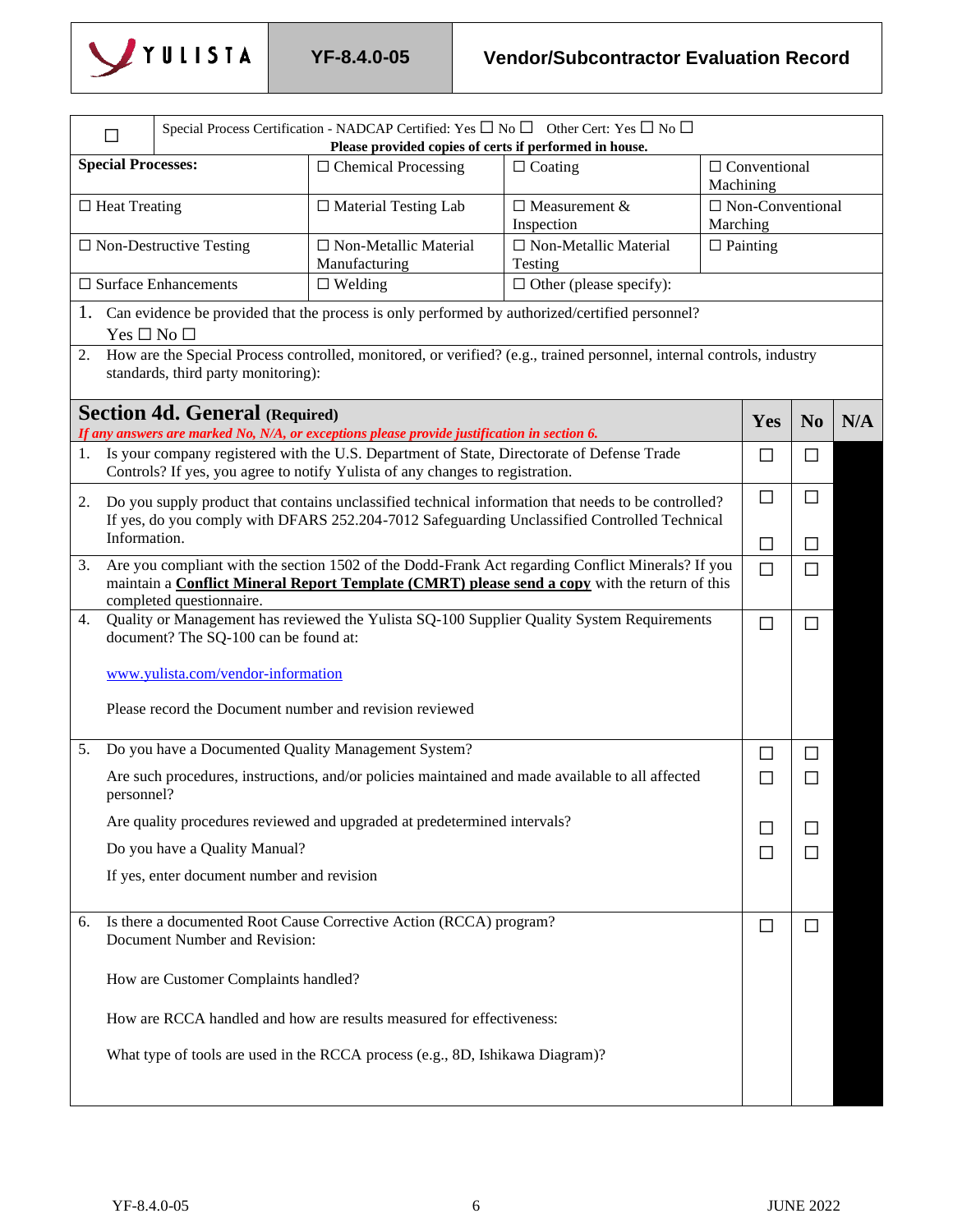

|    | What process or tools are used to track and close out RCCA:                                                                                                                                                                                                                                                                                                                                                                                                                                        |              |                |        |
|----|----------------------------------------------------------------------------------------------------------------------------------------------------------------------------------------------------------------------------------------------------------------------------------------------------------------------------------------------------------------------------------------------------------------------------------------------------------------------------------------------------|--------------|----------------|--------|
| 7. | Do you have a Counterfeit Mitigation Plan that is compliant to AS5553 and/or AS6174? Please<br>provide a procedure or QMS document number and revision below.<br>*If answered no, please provide additional information on how counterfeit material is<br>mitigated from integration and prevented from entering the supply chain.                                                                                                                                                                 | $\mathsf{L}$ | П              |        |
| 8. | Are there personnel who actively monitor and report on the Government-Industry Data Exchange<br>Program (GIDEP)?                                                                                                                                                                                                                                                                                                                                                                                   | $\Box$       | $\Box$         |        |
| 9. | Is there a Foreign Object Detection (FOD) program?                                                                                                                                                                                                                                                                                                                                                                                                                                                 | $\Box$       | $\Box$         | $\Box$ |
|    | 10. Is there an Electrostatic Discharge (ESD) prevention program compliant to ANSI ESD 20.20?                                                                                                                                                                                                                                                                                                                                                                                                      | $\Box$       | $\Box$         | П      |
|    | 11. Does your company have a Customer / Government Property Management System?<br>Document Number and Revision:                                                                                                                                                                                                                                                                                                                                                                                    | $\Box$       | $\Box$         |        |
|    | 12. Is there a documented packaging and shipping process?                                                                                                                                                                                                                                                                                                                                                                                                                                          | □            | $\Box$         |        |
|    | Do those instructions verify that all required documents (e.g., Certifications, test reports, First<br>Articles) are included with the shipment per contractual requirements?                                                                                                                                                                                                                                                                                                                      | $\mathsf{L}$ | $\mathbf{L}$   |        |
|    | Document Number and Revision:                                                                                                                                                                                                                                                                                                                                                                                                                                                                      |              |                |        |
|    | 13. We may require an on-site quality assessment. Will you provide time and resources for an on-site<br>quality assessment by Yulista, our end customers, or government representatives? Assessments may<br>involve products/services that are intended for delivery or evaluation of the Quality Management<br>System as determined by contractual requirements and flow downs. Products and services provided<br>to Yulista's FAA Repair Station, or ODA systems are subject to FAA inspections. | $\Box$       | $\Box$         |        |
|    | 14. Will you provide a representative with adequate facilities, technical data and/or personnel to<br>perform Quality Verification (QV) or Source Inspection (SI) at your facility or at your supplier's as<br>required by contractual requirements or agreements for products and/or services provided?                                                                                                                                                                                           | П            | $\Box$         |        |
|    | 15. What quality tools and techniques (e.g., Lean, Six Sigma) do you use on a regular basis?<br>When do you use them?                                                                                                                                                                                                                                                                                                                                                                              | П            | $\Box$         |        |
|    | 16. Is there a documented Non-Conformance (NC) system in place with a Material/Process Review<br>Board (MRB)?<br>Document Number and Revision:                                                                                                                                                                                                                                                                                                                                                     | □            | □              |        |
|    | 17. Is there a method of ensuring your employees are aware of their contribution to product/service<br>conformity?                                                                                                                                                                                                                                                                                                                                                                                 | $\Box$       | □              |        |
|    | 18. Is there a method of ensuring your employees are aware of their contribution to product safety?                                                                                                                                                                                                                                                                                                                                                                                                | □            | H              |        |
|    | 19. Is there a method of ensuring your employees are aware of their contribution to ethics?                                                                                                                                                                                                                                                                                                                                                                                                        | ΙI           | П              |        |
|    | Section 5. Quality Management System (Optional if supplier is third-party certified – e.g., ISO 9001, AS9100,<br>AS9110, AS9120, FAA, NADCAP Aerospace Quality System. Required if not certified) If any answers are marked No, N/A, or                                                                                                                                                                                                                                                            |              |                |        |
|    | Not Applicable due to Certification $\square$<br>exceptions please provide justification in section 6.                                                                                                                                                                                                                                                                                                                                                                                             |              |                |        |
|    | <b>Audit, Inspection, and Test</b>                                                                                                                                                                                                                                                                                                                                                                                                                                                                 | Yes          | N <sub>0</sub> | N/A    |
| 1. | Do you have an internal audit and surveillance function?                                                                                                                                                                                                                                                                                                                                                                                                                                           | □            | П              | П      |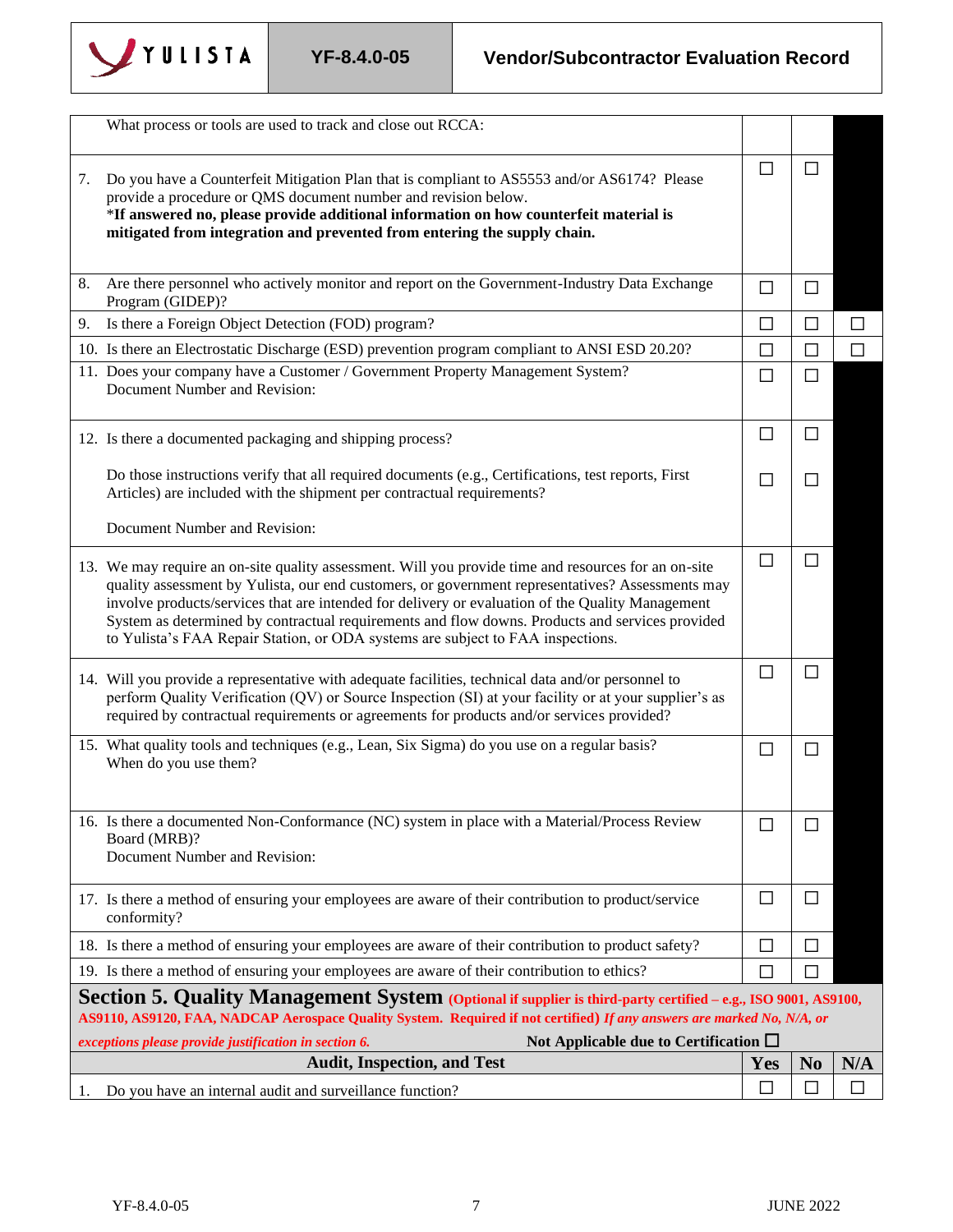

| 2. | Does the audit and surveillance function ensure compliance with customer specifications?                                                                             | П      |                | $\Box$ |
|----|----------------------------------------------------------------------------------------------------------------------------------------------------------------------|--------|----------------|--------|
| 3. | Are inspections conducted by only authorized personnel?                                                                                                              | $\Box$ | $\Box$         | П      |
| 4. | Are written instructions, in sufficient detail, provided for in-process, receiving and final inspection?                                                             | □      | П              |        |
| 5. | Are in-process inspections documented in such a manner as to provide a positive inspection status of<br>the material or parts?                                       | $\Box$ | $\Box$         | $\Box$ |
| 6. | Are assembly and inspection operations and test results documented and validated by quality<br>assurance on a traveler, work order, or other identifying document?   | $\Box$ | $\Box$         | $\Box$ |
| 7. | Do you maintain a list of all items each inspector is authorized to inspect, if applicable?                                                                          | $\Box$ | $\Box$         | $\Box$ |
| 8. | Does your authorized inspector list identify all supervisory and inspection personnel?                                                                               | $\Box$ | $\Box$         | $\Box$ |
| 9. | Is purchased material routed to receiving inspection?                                                                                                                | П      | $\Box$         | $\Box$ |
|    | 10. Is there a defined dimensional inspection procedure in place as appropriate?                                                                                     | $\Box$ | $\Box$         | $\Box$ |
|    | 11. Is there an acceptable (statistically valid) sampling specification procedure in place if applicable for<br>contractual or Statement of Work (SOW) requirements? | $\Box$ | $\Box$         | □      |
|    | 12. Is there a documented inspection stamp control policy?                                                                                                           | □      | П              | $\Box$ |
|    | 13. Do you maintain traceability certification on all parts and material that are sourced or processed in<br>house?                                                  | $\Box$ | $\Box$         | $\Box$ |
|    | 14. Does the receiving inspection check incoming shipments to requirements of the P.O., reference<br>specifications, and applicable drawings?                        | □      | $\Box$         | $\Box$ |
|    | <b>Technical Data and Records</b>                                                                                                                                    | Yes    | N <sub>o</sub> | N/A    |
|    | 15. Do you request adequate test inspection records from the manufacturer with each order of products<br>or services?                                                | $\Box$ | □              | $\Box$ |
|    | 16. Are certifications and test reports being received and filed and retained, as required?                                                                          | $\Box$ | $\Box$         | $\Box$ |
|    | 17. Is raw material certification back to origin being reviewed and retained, as required?                                                                           | $\Box$ | $\Box$         | $\Box$ |
|    | 18. Is the serial number/lot/date code traceability maintained when applicable?                                                                                      | $\Box$ | $\Box$         | $\Box$ |
|    | 19. Does lot traceability include references to OEM or raw material when applicable?                                                                                 | $\Box$ | $\Box$         | $\Box$ |
|    | 20. Is there a documented system for obtaining technical data and maintaining it up to date?                                                                         | $\Box$ | $\Box$         | $\Box$ |
|    | 21. Is the appropriate, current technical data readily available to personnel who need it?                                                                           | $\Box$ | $\Box$         | $\Box$ |
|    | 22. Is technical data delivered in an End Item Data Package format as required by the contract?                                                                      | $\Box$ | $\Box$         | $\Box$ |
|    | 23. Are records and technical data protected against damage, alteration, deterioration, and loss?                                                                    | $\Box$ | $\Box$         | П      |
|    | <b>Limited Life Material and Shelf-Life Control</b>                                                                                                                  | Yes    | N <sub>0</sub> | N/A    |
|    | 24. Do you have a documented shelf-life program?                                                                                                                     | $\Box$ | $\Box$         | $\Box$ |
|    | 25. Do the tools used list parts and materials that have shelf-life limits?                                                                                          | □      | $\mathsf{L}$   | □      |
|    | <b>Training</b>                                                                                                                                                      | Yes    | N <sub>o</sub> | N/A    |
|    | 26. Do you have a documented training program?                                                                                                                       | $\Box$ | $\Box$         | $\Box$ |
|    | 27. Are personnel properly trained and reviewed for their specific functions?                                                                                        | □      | $\Box$         | □      |
|    | 28. Does the training program include recurring training?                                                                                                            | $\Box$ | $\Box$         | П      |
|    | 29. Does the training include Counterfeit Material identification and control for procurement,<br>production, and inspection personnel?                              | □      | $\Box$         | □      |
|    | 30. Is there a roster or matrix, and is it maintained and updated, of personnel to the functions they are<br>authorized to perform?                                  | $\Box$ | $\Box$         | $\Box$ |
|    | 31. Are training records for personnel retained after the person leaves the company per standard<br>retention or contractual requirements?                           | $\Box$ | $\Box$         | $\Box$ |
|    | Procurement                                                                                                                                                          | Yes    | N <sub>0</sub> | N/A    |
|    | 32. Is there a process for flowing down contractual, quality, and/or specification requirements to sub-<br>tier suppliers when applicable?                           | $\Box$ | $\Box$         |        |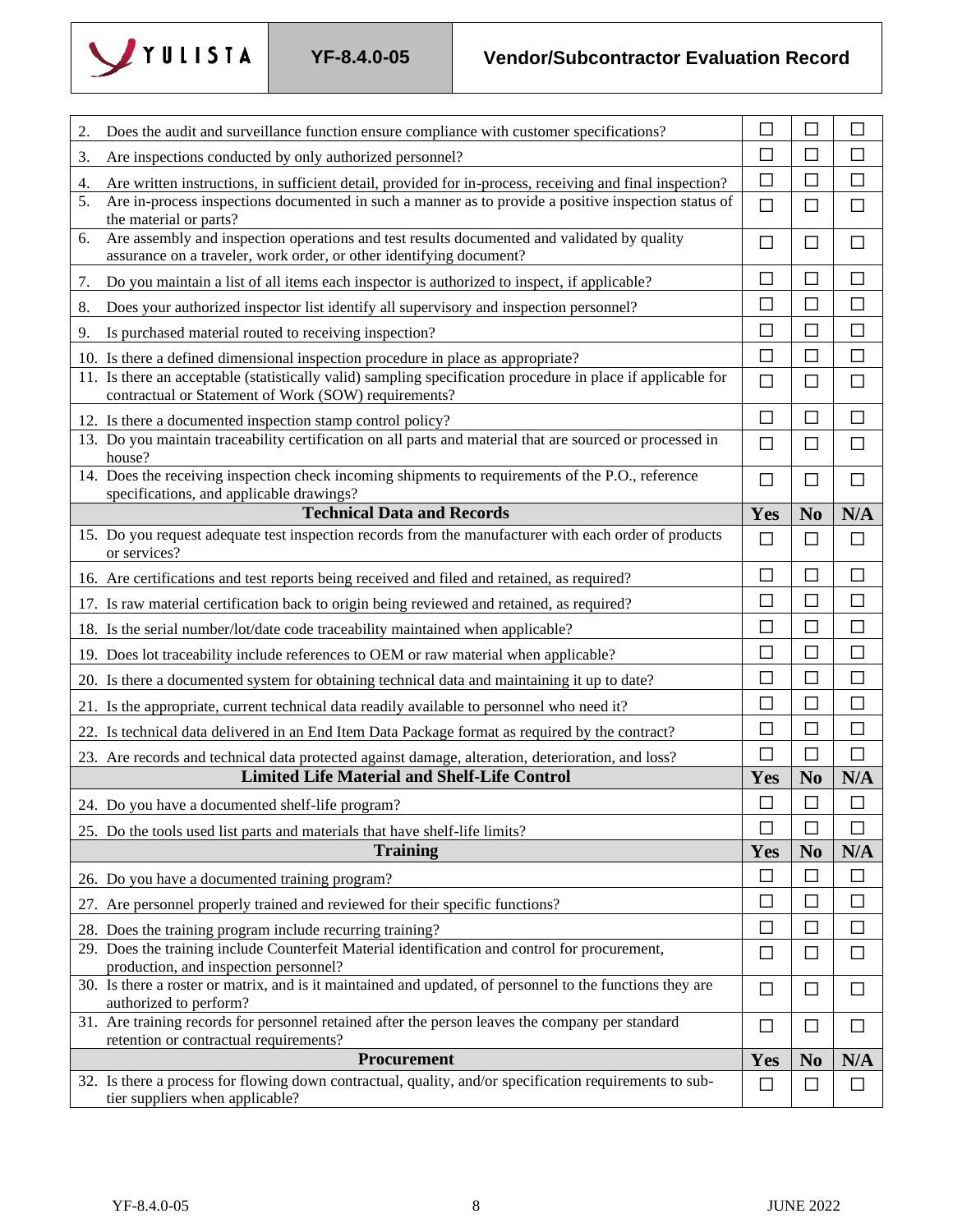

## **YF-8.4.0-05 Vendor/Subcontractor Evaluation Record**

| 33. Can you provide, upon request, information pertaining to specification requirements flowed down<br>via contract and are adequately communicated?                                 | $\Box$ | $\Box$         | П            |
|--------------------------------------------------------------------------------------------------------------------------------------------------------------------------------------|--------|----------------|--------------|
| 34. Does the system assure that special requirements are adequately communicated to the supplier's<br>sources?                                                                       | □      | $\Box$         | $\mathsf{L}$ |
| 35. Do you impose nonconformance and scrap procedural controls on subcontractors and repair<br>facilities with which you do business?                                                | □      | □              | $\Box$       |
| 36. Are there a material control requirement imposed on your subcontractors and/or suppliers?                                                                                        | П      | П              | $\Box$       |
| <b>Measurement, Test Equipment and Calibration</b>                                                                                                                                   | Yes    | N <sub>0</sub> | N/A          |
| 37. Do you have the tools required to assure conformity to specification?                                                                                                            | □      | $\Box$         | $\Box$       |
| 38. Is there a documented program to maintain serviceability and calibration of those tools?                                                                                         | П      | $\Box$         | $\Box$       |
| 39. Are historical records containing repair and calibration available?                                                                                                              | $\Box$ | $\Box$         | $\Box$       |
| 40. Are all the tools in use that require calibration listed on the tool calibration list?                                                                                           | $\Box$ | $\Box$         | $\Box$       |
| 41. If personally owned measuring tools are allowed in your company, are they controlled and listed on<br>the calibration tool list?                                                 | $\Box$ | $\Box$         | $\Box$       |
| 42. Are the precision tools stored in a manner that will prevent damage and/or adverse effects in the<br>calibration of the tools?                                                   | □      | □              | $\Box$       |
| 43. Do you have a documented procedure (including work instructions) for the calibration of test and<br>measuring equipment?                                                         | □      | □              | $\Box$       |
| 44. Do you have a procedure for controlling and/or preventing out-of-service and due-for-calibration<br>tools and equipment from being used?                                         | $\Box$ | $\Box$         | $\Box$       |
| 45. Do you have/use standards traceable to NIST or equivalent?                                                                                                                       | $\Box$ | П              | $\Box$       |
| <b>Facilities, Production, Material, and Shipment</b>                                                                                                                                | Yes    | N <sub>0</sub> | N/A          |
| 46. Do you have an organization tool and/or process for Product Data Management (PDM)?                                                                                               | □      | □              | $\Box$       |
| 47. Do you have an organization tool and/or process for Product Lifecycle Management (PLM)?                                                                                          | П      | П              | $\Box$       |
| 48. Do you have an organization tool and/or process for Material Requirement Planning (MRP)?                                                                                         | $\Box$ | $\Box$         | $\Box$       |
| 49. Do you have an organization adequate to perform the work intended including tooling and test<br>equipment?                                                                       | $\Box$ | □              | □            |
| 50. Do ventilation, lighting, temperature, and humidity control meet specification requirements flowed<br>down in the contract?                                                      | $\Box$ | $\Box$         | $\Box$       |
| 51. Are good housekeeping practices being maintained?                                                                                                                                | $\Box$ | $\Box$         | $\Box$       |
| 52. Are flammable, toxic, or volatile materials properly identified and stored?                                                                                                      | $\Box$ | П              | $\Box$       |
| 53. Are there standard works, work instructions, or other documented procedures controlling all aspects<br>of production?                                                            | $\Box$ | $\Box$         | $\Box$       |
| 54. Are storage areas periodically checked for overall effectiveness?                                                                                                                | □      | $\Box$         | П            |
| 55. Is the configuration management process documented and controlled with appropriate revision<br>schemes and change dispositions to manage change?                                 | □      | □              | П            |
| 56. Are parts and materials properly identified and stored to protect from damage and deterioration?                                                                                 | □      | $\Box$         | $\Box$       |
| 57. Are sensitive parts and equipment properly packaged, identified, and stored to protect from damage<br>and contamination (e.g., ESD)?                                             | $\Box$ | $\Box$         | $\Box$       |
| 58. Is there a process for reviewing product and associated traceability (e.g., raw material certs, CofC,<br>dimensional data) prior to shipment to verify all requirements are met? | $\Box$ | □              | □            |
| 59. Do you verify that identification data (P/N, S/N, nomenclature) on the parts tag and the data plate<br>match?                                                                    | $\Box$ | $\Box$         | $\Box$       |
| 60. Is batch separation utilized for materials requiring batch control?                                                                                                              | $\Box$ | $\Box$         | $\Box$       |
| 61. Does marking on packaging clearly identify its contents?                                                                                                                         | □      | □              | $\Box$       |
| 62. Is a system in place to preclude part number ambiguity?                                                                                                                          | $\Box$ | П              | $\Box$       |
| <b>Nonconformance and Scrap Control</b>                                                                                                                                              | Yes    | N <sub>0</sub> | N/A          |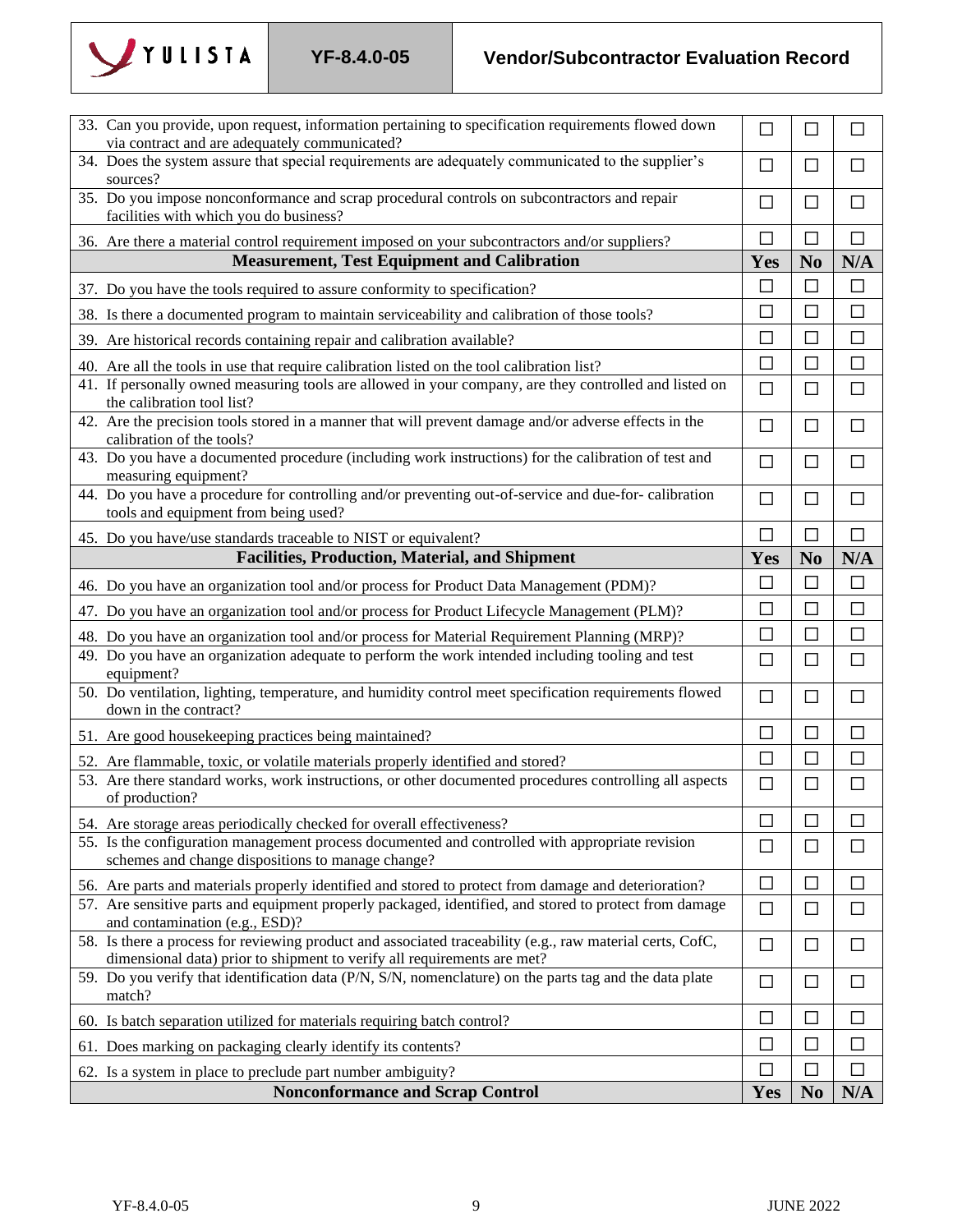

released procedure or process?

63. Is Nonconforming Material segregated and placed under Material Review Board authority with a

## **YF-8.4.0-05 Vendor/Subcontractor Evaluation Record**

☐

☐

☐

|                                                                   |                                                               | Are customer-returned or unserviceable parts held in quarantine?                                                                                                                                                                         |      | $\Box$          | $\Box$                   | П      |
|-------------------------------------------------------------------|---------------------------------------------------------------|------------------------------------------------------------------------------------------------------------------------------------------------------------------------------------------------------------------------------------------|------|-----------------|--------------------------|--------|
|                                                                   | retention of this information? (NOT Required for COTS)        | 64. Is there a process for obtaining customer approval of Minor and Major Nonconformance and                                                                                                                                             |      | $\Box$          | $\Box$                   | $\Box$ |
|                                                                   |                                                               | 65. Is the non-conforming part/material separated, or clearly marked so it cannot re-enter production,                                                                                                                                   |      | $\Box$          | $\Box$                   | □      |
| from useable stock?                                               |                                                               |                                                                                                                                                                                                                                          |      |                 |                          |        |
|                                                                   | customer and/or mutilated beyond repair?                      | 66. Do you have a documented procedure to assure that scrapped parts are either returned to the                                                                                                                                          |      | $\Box$          | $\Box$                   | $\Box$ |
|                                                                   |                                                               | 67. Is there a documented procedure for mutilating scrapped parts to prevent their being returned to                                                                                                                                     |      | $\Box$          | $\Box$                   | $\Box$ |
| service?                                                          |                                                               |                                                                                                                                                                                                                                          |      |                 |                          |        |
|                                                                   | 68. Are records maintained for all serialized scrapped parts? |                                                                                                                                                                                                                                          |      | $\Box$          | $\Box$                   | $\Box$ |
| <b>Section 6. Comments</b>                                        |                                                               |                                                                                                                                                                                                                                          |      |                 |                          |        |
|                                                                   |                                                               | Open response area for any questions that are marked No, N/A, or exceptions that you can provide additional details, internal<br>procedures or controls, or additional information for evaluation by Yulista Supplier Quality Personnel. |      |                 |                          |        |
|                                                                   | <b>Section 7. Approvals (Completed by Yulista)</b>            |                                                                                                                                                                                                                                          |      |                 |                          |        |
| <b>Department</b>                                                 | <b>Printed Name</b>                                           | <b>Signature</b>                                                                                                                                                                                                                         | Date | <b>Approved</b> | <b>Disapproved</b>       |        |
|                                                                   |                                                               |                                                                                                                                                                                                                                          |      |                 |                          |        |
| Purchasing                                                        |                                                               |                                                                                                                                                                                                                                          |      |                 | $\overline{\phantom{0}}$ |        |
| <b>Supplier Quality</b>                                           |                                                               |                                                                                                                                                                                                                                          |      |                 | - 1                      |        |
| If Supplier is disapproved, please summarize justification below. |                                                               |                                                                                                                                                                                                                                          |      |                 |                          |        |
|                                                                   |                                                               |                                                                                                                                                                                                                                          |      |                 |                          |        |
|                                                                   |                                                               |                                                                                                                                                                                                                                          |      |                 |                          |        |